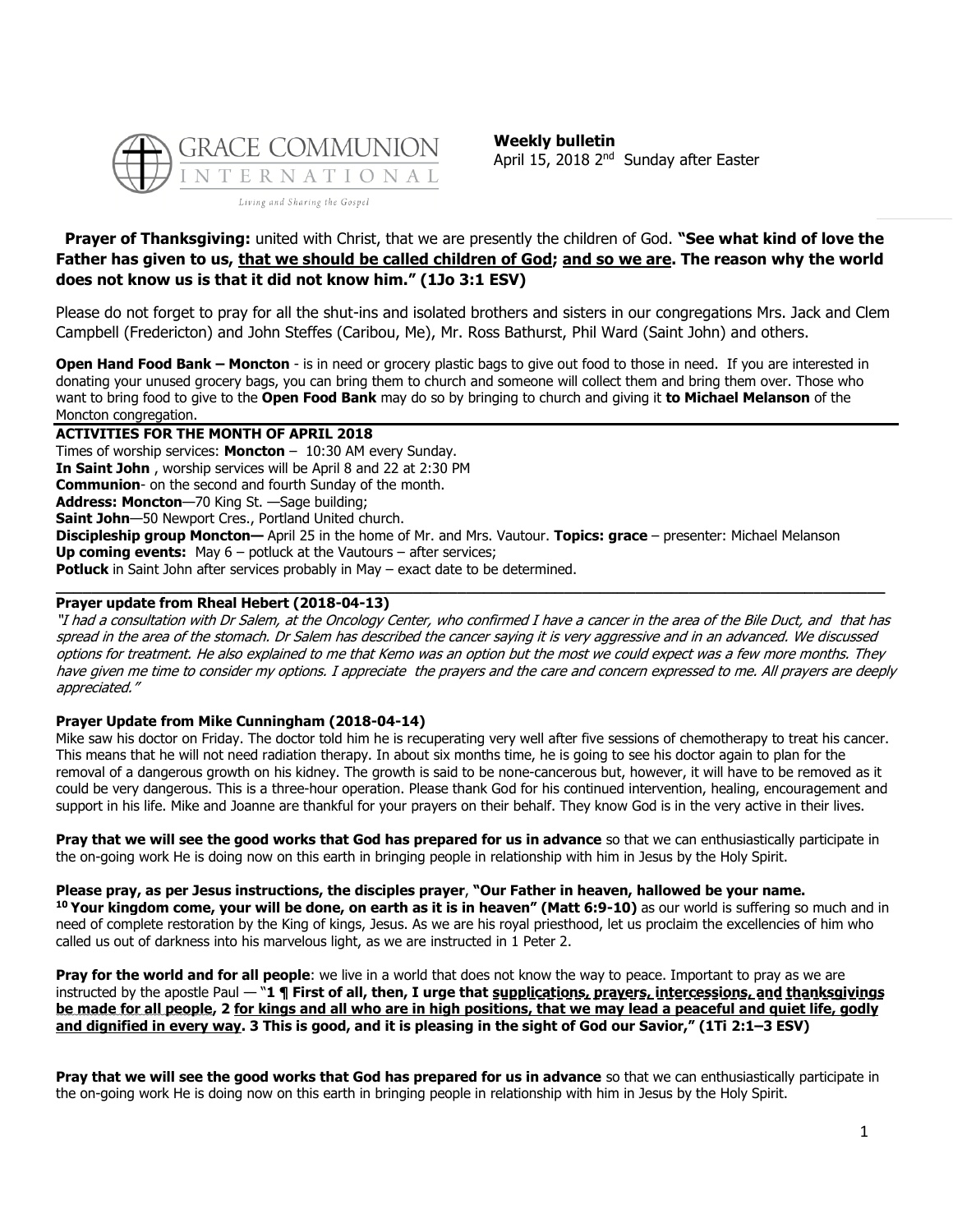## **Please pray, as per Jesus instructions, the disciples prayer**, **"Our Father in heaven, hallowed be your name.**

**<sup>10</sup> Your kingdom come, your will be done, on earth as it is in heaven" (Matt 6:9-10)** as our world is suffering so much and in need of complete restoration by the King of kings, Jesus. As we are his royal priesthood, let us proclaim the excellencies of him who called us out of darkness into his marvelous light, as we are instructed in 1 Peter 2.

## **JESUS HELPS US IN EVERYDAY TRIALS**





From birth to death, Jesus had a difficult life. He had moments of joy, and hours of pain — and we are no better than he is, so we cannot expect a trouble-free life. In this world, Jesus said, we will have trials. He warned his disciples about the cost of following him: They would have to take up the cross each day, willing to suffer and die, if need be, for their faith in Jesus Christ [\(Luke 9:23\)](https://biblia.com/bible/niv/Luke%209.23). Whether or not we believe in Jesus Christ, we will have troubles. But when we believe in him, we can be confident that he understands our troubles. He knows what we are going through. That does not make our troubles go away, but it helps us when we know that not even God in the flesh was exempt from trouble. Jesus learned from the things he suffered [\(Hebrews 5:8\)](https://biblia.com/bible/niv/Heb%205.8) and because of

that, he is "able to help those who are being tempted" ( $Hebrews$  2:18).

When we struggle with the downside of being human, we take comfort in knowing that our Savior struggled with it, too. We have a Savior who knows what it's like. In Jesus, we can see that God himself is willing to suffer. That means that even if we can't understand our trials, we know that they are not a complete waste of time. Paul tells us that we will not only share in Jesus' resurrection life, we also share in his life of suffering ([Philippians 3:10-11\)](https://biblia.com/bible/niv/Phil%203.10-11). We have difficulties in this life, but many joys as well. The two go together.

#### **Rejoicing and trials**

Peter wrote, "In this you greatly rejoice, though now for a little while you may have had to suffer grief in all kinds of trials" ([1 Peter 1:6\)](https://biblia.com/bible/niv/1%20Pet%201.6). Most non-Christians and even some Christians continue to be surprised and puzzled by this combination of trials and rejoicing. How is it possible to be joyful when we suffer? We are not rejoicing that we have a trial (there is no particular virtue in suffering itself), but we rejoice despite our trials. How can that be?

Let's notice what Peter wrote: **"In this you greatly rejoice."** What is the "this" that gives us great joy? In context, it is salvation, the fact that we can be confident that God will give us an eternal inheritance. We have a wonderful future guaranteed for us. This has been demonstrated to us by the resurrection of Jesus from the dead, and God's power is shielding us until we receive the promised glory (verses 3-5). The same power that raised Jesus will also raise us to glorious immortality!

Peter speaks of joy again in verse 8. He acknowledges that we do not yet see our Savior. We do not yet have our promised inheritance. We are suffering grief in all kinds of trials. Even so, we can rejoice. Why? Because **"you are receiving the goal of your faith, the salvation of your souls" (**verse 9). We rejoice in the salvation we are already receiving through faith.

Faith involves our minds, our hearts and our wills. It means that we understand and accept certain things about God. It means that we respond emotionally to these things, such as with love because we understand he loves us, and with joy because we understand that he is giving us so much, and with trust because we understand and believe his promises for our eternal salvation. When our understanding and our emotions are in agreement, then our wills are also. The decisions we make throughout each day are pleasing to God because he has brought us to the point that we want to do his will.

But we do not yet have the promised inheritance. We have not yet reached the time when there is no more crying and no more death. We all experience both crying and death. Our pains and sorrows are caused by our enemy sin. We rejoice because we know that Jesus has conquered our enemy, and he promises that we share in his victory! We suffer because of our own mistakes and sins. We also suffer because the people around us are captives of sin, and sin hurts not only the sinner but innocent bystanders, too. We are often the innocent bystanders who suffer from the fallout of the sins of others. Satan, the enemy of God, tries to encourage the sinful nature in every person, thereby bringing even more pain and destruction to all, including persecution on the saints.

God not only promises to help us in our trials, he also promises us trials! Christ did not come to bring us a trouble-free life. Instead, he warned us that we would have fighting within our families because of him [\(Matthew 10:34-](https://biblia.com/bible/niv/Matt%2010.34-36) [36\)](https://biblia.com/bible/niv/Matt%2010.34-36), that we would have trials [\(John 16:33\)](https://biblia.com/bible/niv/John%2016.33) and that we would be persecuted [\(John 15:20\)](https://biblia.com/bible/niv/John%2015.20). We enter the kingdom through many trials [\(Acts 14:22\)](https://biblia.com/bible/niv/Acts%2014.22), and every Christian will suffer persecution [\(2 Timothy 3:12\)](https://biblia.com/bible/niv/2%20Tim%203.12). We should not think it unusual when trials afflict us [\(1 Peter 4:12\)](https://biblia.com/bible/niv/1%20Pet%204.12).

Jesus said, **"If you want to follow me, take up your cross. Be willing to suffer, even to lose your life, if you want to follow me."** The Christian life involves suffering; we should not be surprised when it happens. Jesus said that a servant is not greater than the master. If Jesus, our Lord and teacher, became a human to suffer and die to serve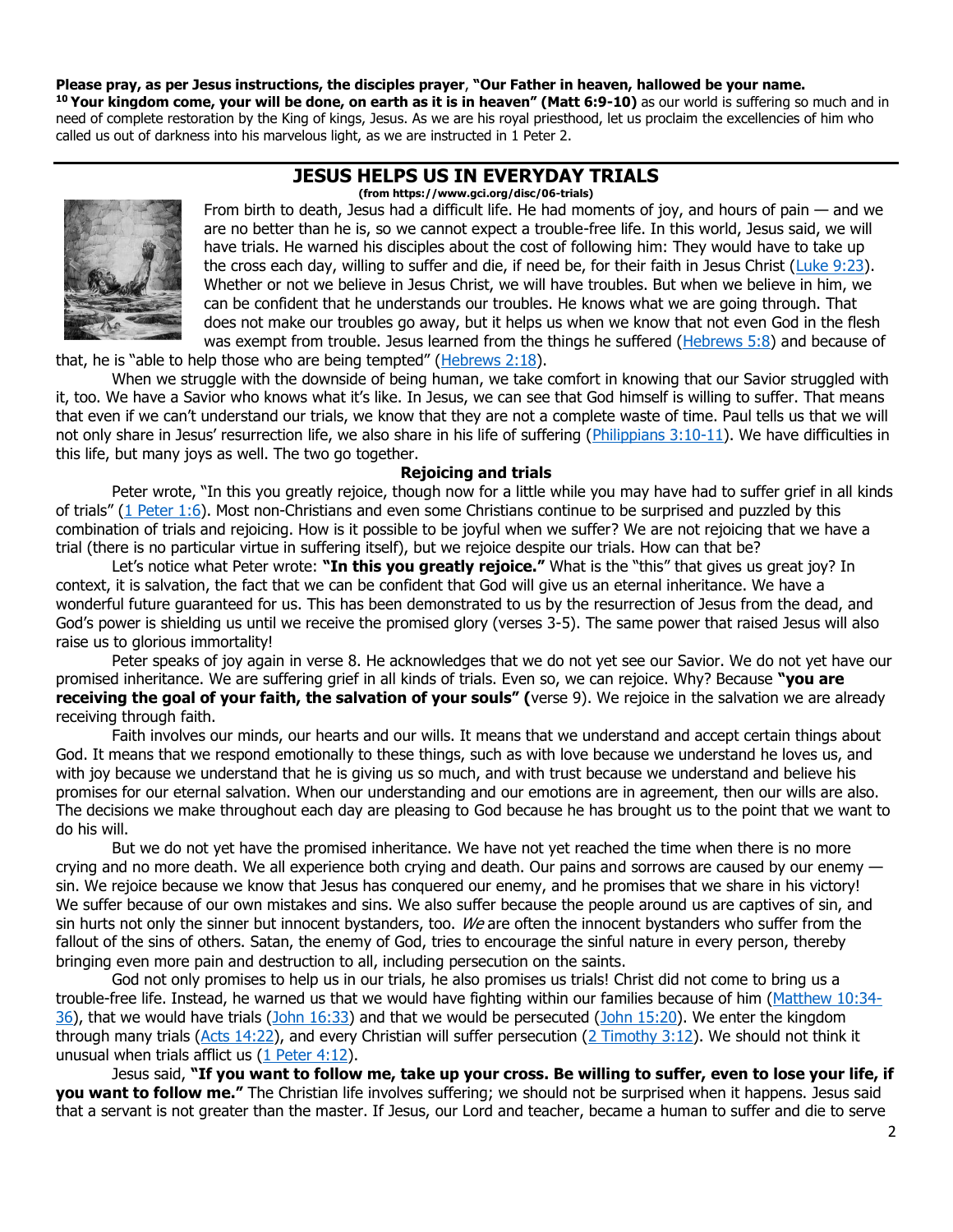us, if suffering was part of his training [\(Hebrews 2:10;](https://biblia.com/bible/niv/Heb%202.10) [5:8\)](https://biblia.com/bible/niv/Hebrews%205.8), it should be no surprise that it is also part of ours. In these trials, we can rejoice because we know that Christ has promised us something far better.

## **Not worth comparing**

Despite the suffering we sometimes experience, we rejoice in salvation. How can we rejoice? Paul gives an oftquoted explanation: **"Our present sufferings are not worth comparing with the glory that will be revealed in us"** [\(Romans 8:18\)](https://biblia.com/bible/niv/Rom%208.18). Paul explains that we will receive a great inheritance — we are "co-heirs with Christ" (verse 17). We will share in his inheritance of glory. Today, we share in his suffering, but the day will come when we will share in his glory. The present suffering is part of God's plan for us. It is part of what prepares us to enter the glory of Christ. **"We share in [Christ's] sufferings in order that we may also share in his glory"** (verse 17).

Our Lord was a man of sorrow, yet he was also full of joy [\(Isaiah 53:3;](https://biblia.com/bible/niv/Isa%2053.3) [Luke 10:21\)](https://biblia.com/bible/niv/Luke%2010.21). When he suffered, he did so with the assurance that deliverance and glory would eventually follow [\(Hebrews 2:12\)](https://biblia.com/bible/niv/Heb%202.12). Jesus told his disciples to rejoice in their salvation. The glory ahead is so great that we can rejoice with Jesus and all believers despite our present-day difficulties. The joy of salvation and the hope of glory are so much greater than our present pains, that there is no comparison. It's infinitely more than a million-to-one ratio!

May God grant us the eyes and ears of faith to believe in and stand on his great and precious promises! We are his beloved children, and he is with us, even in our darkest moments. He never abandons us. He will see us through to the end, through every trial, every pain and every sin. He is always beside us and he never stops loving us, even when we are too weak to know it. Praise God for his eternal love!

#### **Joy in the gospel**

We have been promised great rewards, and that gives us great reason to rejoice  $-$  no matter what the circumstances we happen to be in now. Paul wrote, **"In all our troubles my joy knows no bounds"** [\(2 Corinthians](https://biblia.com/bible/niv/2%20Cor%207.4)  [7:4\)](https://biblia.com/bible/niv/2%20Cor%207.4). Our joy is increased all the more by the salvation of others. Paul put it this way: **"What is our hope, our joy, or the crown in which we will glory in the presence of our Lord Jesus when he comes? Is it not you? Indeed, you are our glory and joy"** [\(1 Thessalonians 2:19-20\)](https://biblia.com/bible/niv/1%20Thess%202.19-20). Just as there is joy in heaven whenever a sinner repents, there is also joy on earth, in all who see life from God's eternal perspective.

The people of God find great joy in the spread of the gospel. To the church at Philippi, Paul wrote: **"The important thing is that in every way…Christ is preached. And because of this I rejoice. Yes, and I will continue to rejoice"** [\(Philippians 1:18\)](https://biblia.com/bible/niv/Phil%201.18). Paul rejoiced to learn of people who believed the message and would be in God's family when our Lord and Savior comes. The apostle John had a similar joy: **"It gave me great joy to have some brothers come and tell about your faithfulness to the truth and how you continue to walk in the truth. I have no greater joy than to hear that my children are walking in the truth"** [\(3 John 3-4\)](https://biblia.com/bible/niv/3%20John%203-4).

As the children of God, we share this joy with all believers, with the angels in heaven, and with God himself  $-$  joy in the preaching of the gospel, joy in hearing that people come to faith in Christ and joy in people who continue to walk in faith. Such joy in the redemption and salvation of people, such fruit of the Holy Spirit at work in us, shapes our passions, values and goals.

The use of our time, the habits of our thoughts, the health of our emotions and the quality of our words and actions toward one another are positively influenced by this life-cleansing joy in the love, kindness and power of God. Our private worship time, our worship with the church, our volunteer work, our giving of time both to the church and to people in need, our participation in small groups for prayer, study of the Word and worship — all these spring from the joy of God in us, joy produced by his gracious work in our lives and in the lives of others.

Our financial support for the work of the church is also a reflection of our joy in the things God values. Our donations to the church show the importance we place on the treasures of the kingdom of God as compared to the things of this world. Through the church we reach out as the body of Christ with the gospel message, and we give the gospel credibility as we give ourselves to God's transforming work in us. God desires that we each serve him in a personal way and that we serve him and one another as a body, the body of Christ.

**"You are all members of one another,"** Paul wrote. We are not called to be in relationship with God without one another. We are called into the fellowship of the people of God, into the household of God. In Christ, we have communion with God and, through Christ, with one another. Jesus' command is that we love one another, and as his body, the church, we proclaim the gospel in the world and teach his ways. Together, we can have an even greater impact than we can as individuals, even though our individual impact is also essential to the health of the whole body. The gospel is a great source of joy for us all  $-$  joy in receiving the message and in giving it to others! Joseph Tkach

updated 2016

Five facts about trials

• We have difficulties whether or not we believe in Jesus.